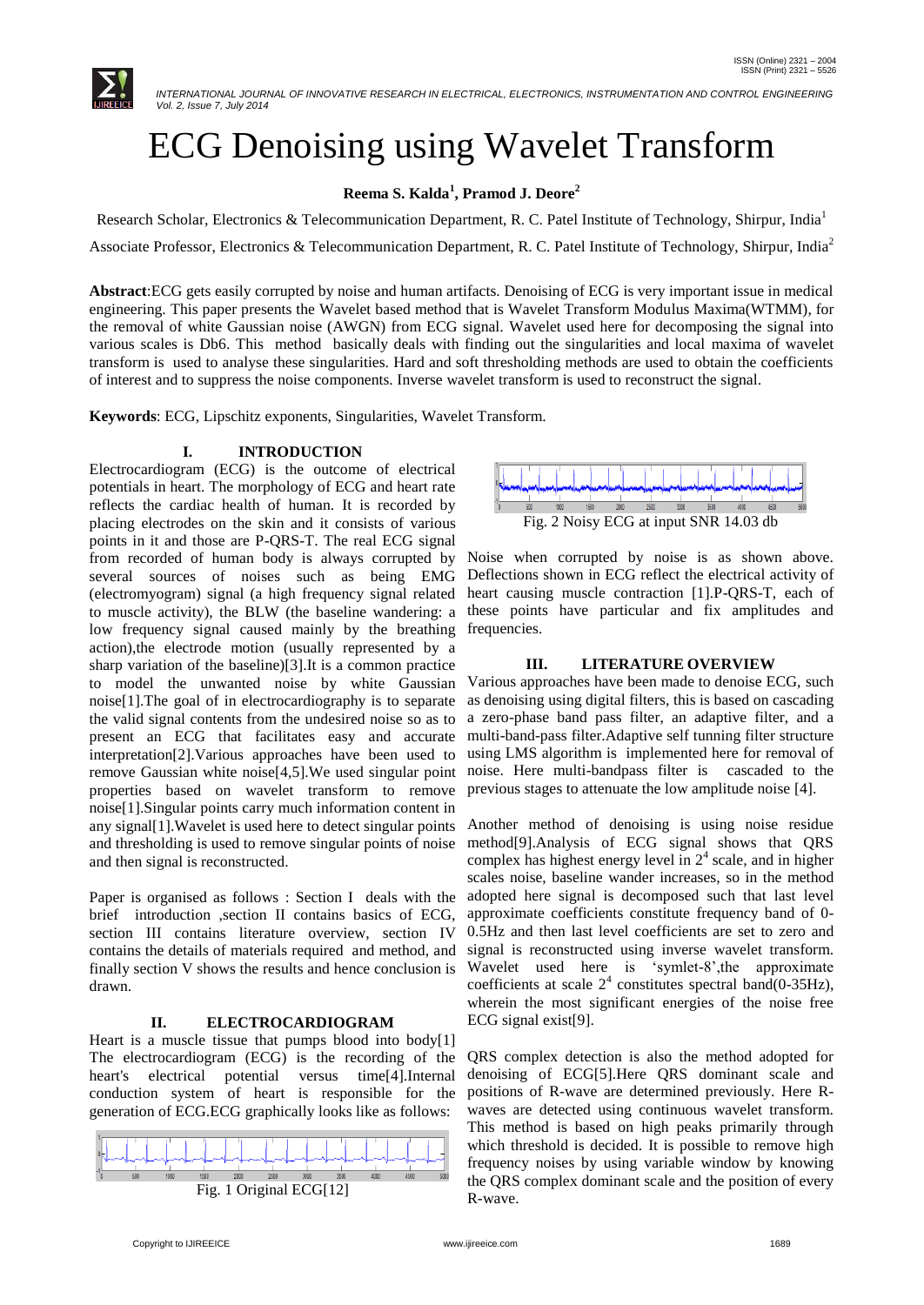

Translational invariant transform is the another method B. **Lipschitz exponents and Singularities:** for denoising ECG. Here the noise is suppressed by averaging over the thresholded signal of all circular shifts. This method is fast way of implementation rather than having to do transform on the signal n times.

Here noisy ECG is shifted within the range of cycle spinning so as to get new phase shifted ECG. Transformed signal is then subjected to improved thresholding and then denoised signal is obtained by applying Inverse Discrete Wavelet Transform. Above procedure is repeated to get series of denoised signals and then average of these denoised signals is calculated to obtain final denoised ECG [11]

## **IV. MATERIALS AND METHODS**

#### A. **Wavelet Transform**:

Wavelet is a mathematical microscope used for the analysis of signals and images. It is the time-frequency approach for the analysis of signals [6].Wavelet transforms are based on small wavelets with limited duration [6]. The wavelet transform decomposes signals over dilated and translated wavelets [6].A wavelet is function  $\varphi$  which belongs to  $L^2(R)$  with a zero:

$$
\int_{-\infty}^{\infty} \varphi(t) dt = 0
$$

In the above equation it is normalised  $||\varphi|| = 1$  and centered in neighbourhood of t=0.And this means that Fourier Transform of  $\varphi(t)$  is satisfies the following equation [7]:

$$
\int_0^\infty \frac{|\widehat{\varphi}(\omega)|^2}{\omega}\,d\omega = \int_{-\infty}^0 \frac{|\widehat{\varphi}(\omega)|^2}{\omega}\,d\omega = C_\varphi < \infty
$$

And the Fourier transform of the wavelet  $\varphi$  is[1]

$$
\hat{\varphi}(\omega) = j\omega \left(\frac{\sin\left(\frac{\omega}{4}\right)}{\frac{\omega}{4}}\right)^4 \qquad j^2 = -1
$$

The wavelet transform of signal f which belongs to  $L^2(R)$ is [6]:

$$
Wf(u,s) = \langle f, \varphi_{u,s} \ge \int_{-\infty}^{\infty} \frac{1}{\sqrt{s}} \varphi^* \left( \frac{t-u}{s} \right) dt
$$

In the equation \* denotes complex conjugate, u is translating factor and s is scaling factor. For discrete applications scale factor is selected from dyadic sequence  $s = 2^{j}$ , where j belongs to set of integers [1].

Wavelet with compact support and one vanishing moment is used here which is biorthogonal quadratic spline in nature. The dyadic wavelet of digital signal can be calculated without two analysing and synthesing filter bank. Output of these filters are the wavelet coefficients of signal  $f(n)[1]$ . With these filters we can decompose  $f(n)$  as If wavelet has one vanishing moment, wavelet modulus follows[1]:

$$
f(n) = f_s^{j+1} * S_f(2^j, n) + \sum_{j=1}^J f_s^j * W_j(2^j, n)
$$

Where \* denotes the convolution operator and  $S_f(2^l, n)$ ,  $W_f(2^l, n)$  can be calculated by convolving f(n) and time domain coefficients of analysing filter bank[1].

Singularities and irregular structures carry the most important information in the signals [7].Singularity is often considered as the opposite of smoothness and can be measured by Lipschitz exponents  $\alpha$ [1]. Fourier Transform is global and provides a description of the overall regularity of the signals, but it is not well adapted for finding the location and spatial distribution of singularities. By decomposing the signal into elementary building blocks that are well localised both in time and frequency, the wavelet transform can characterise the local regularity of signals and local of a function is often with the Lipschitz exponents [7]. Lipschitz exponents(also called as Holder exponents)is a generalised measure of differentiability of a function.[8] The decay of wavelet coefficients associated with particular event or interval of the signal with scale determines the exponent  $\alpha$  at that event or interval. Scale behaviour of Wavelet transform can be written as [8]

#### $|Wf(s, u)| \leq As^{\alpha}$

Where A is not the function of s. Taking Logarithms on both sides we get:

#### $Log($ [*Wf*  $(s, u)$ ] =  $log(A) + \alpha log(s)$

Finding the slope of above equation produces the estimate of  $\alpha$  [8]. If a signal has singularity at any point v, which means it is not differentiable at v, then the Lipschitz exponent at v characterises this singular behaviour[6].A function f is point wise Lipschitz  $\alpha \geq 0$  at v, if there exists K>0,and polynomial  $P_{\nu}$  of degree m = [ $\alpha$ ] such that, For all values of t belonging to R[1], |

$$
|x(t)-p_v(t)| \leq K|t-v|^\alpha
$$

A function is uniformly Lipschitz  $\alpha$  over [a, b] if it satisfies the above equation with the constant K that is independent v. The Lipschitz regularity of f at v over [a, b] is a sup of  $\alpha$  that x is Lipschitz  $\alpha$ . If f is uniformly Lipschitz  $\alpha$  >m in the neighbourhood of v, it can be verified that f is m times continuously differentiable in this neighbourhood and if  $\alpha$ , 1 at v, then f is not differentiable and v is a singular point. With this wavelet singularity can be detected [1].

#### C. **Detection and Reconstruction**:

Singularities are detected by finding the abscissa where the modulus maxima converge at fine scales[6].If the wavelet  $\varphi$  has n vanishing moments and a compact support, then there exsists a  $\theta$  of compact support such that  $\varphi = (-1)^n \theta^n$  with  $\int_{-\infty}^{\infty} \theta(t) dt \neq 0$ , then wavelet transform can be rewritten as:

$$
Wf(u,s) = s^n \frac{a^n}{du^n} (f * \overline{\theta}_s)(u)
$$

maxima are the maxima of the first order derivative of f smoothed by  $\overline{\theta}_s$  [6]. Therefore assuming that  $\varphi(t)$  is the n-th derivative of a so called smoothing function,it can be shown that singular points can be detected by modulus maxima of the wavelet transform [1].Once these singular points are known straight forward optimization technique can be employed to reconstruct the signal[1].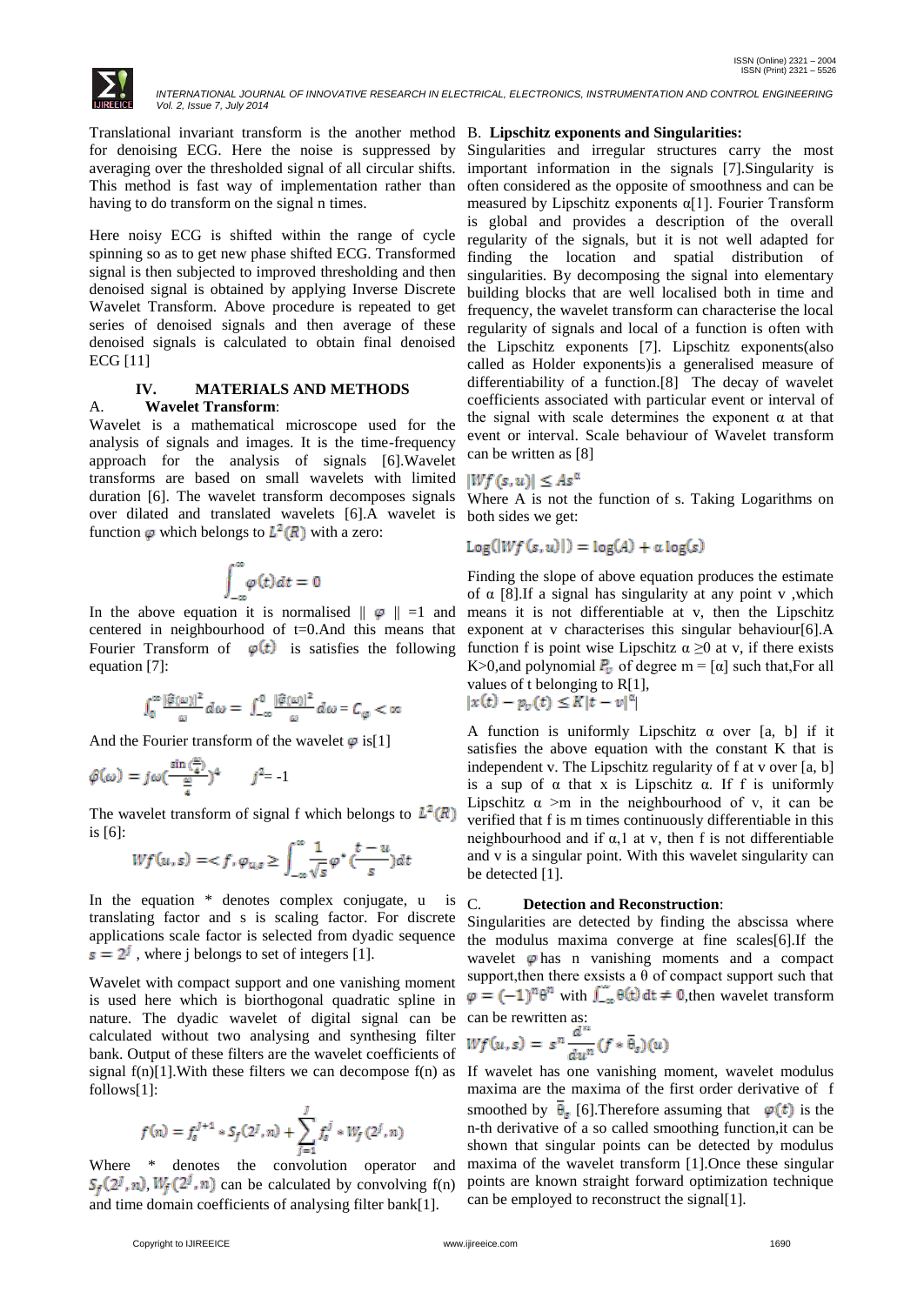

 *INTERNATIONAL JOURNAL OF INNOVATIVE RESEARCH IN ELECTRICAL, ELECTRONICS, INSTRUMENTATION AND CONTROL ENGINEERING Vol. 2, Issue 7, July 2014*

#### **D.Method Used:**

ECG sample is taken from MIT-BIH, this ECG signal is in pure form, white Gaussian noise is added to obtain noisy ECG. Signal to noise ratio of this noisy signal is calculated as:

$$
SNR_{input} = 10log_{10} \frac{||ECG_{original}||}{||N||}
$$

||  $EG_{original}$ || is power of original ECG signal and  $||N||$ is the power of white noise [1].Wavelet used here for decomposition of signal is Db6**.** Hard and Soft thresholding is used on the coefficients of Discrete Wavelet transform to suppress noise. Hard and Soft thresholding equations can be given as: Hard thresholding [1]

$$
\hat{d}_{j,k} = \begin{cases}\n\frac{d_{j,k}}{dt} & \text{if } |d_{j,k}| \ge t \\
0 & \text{otherwise}\n\end{cases}
$$

Soft thresholding [1]

$$
\hat{d}_{j,k} \begin{cases} sign(d_{j,k})\left(|d_{j,k} - t|\right) & \text{if } |d_{j,k} \ge t| \\ 0 & \text{otherwise} \end{cases}
$$

Where  $t = \sigma \sqrt{2 \log N}$ , and N is number of samples and  $\sigma = \text{median}(d_{1,k})/0.6745[1]$  Wavelet coefficients are compared with the thresholds and based on this comparison coefficients will be adjusted to obtain the wavelet coefficients of less noisy ECG by using Inverse discrete wavelet transform. In this method thresholding is applied on individual modulus maxima of wavelet transform and thus less noisy ECG is obtained. Output SNR is calculated as:

$$
SNR_{output} = 10 log_{10} \frac{||ECG_{output}||}{||ECG_{original} - ECG_{output}||}
$$







Fig 4 Modulus Maxima coefficients of ECG in various scales



Fig5 Noisy ECG coefficients in various scales.



Fig 6 Modulus Maxima Noisy ECG coefficients in various scales



Fig 7 a) Original ECG, b)Noisy ECG, c)denoising with WT hard thresholding without local maxima, d)denoising with WT soft thresholding without local maxima, e) denoising with WT hard thresholding using Modulus maxima f) denoising with WT soft thresholding using Modulus maxima.